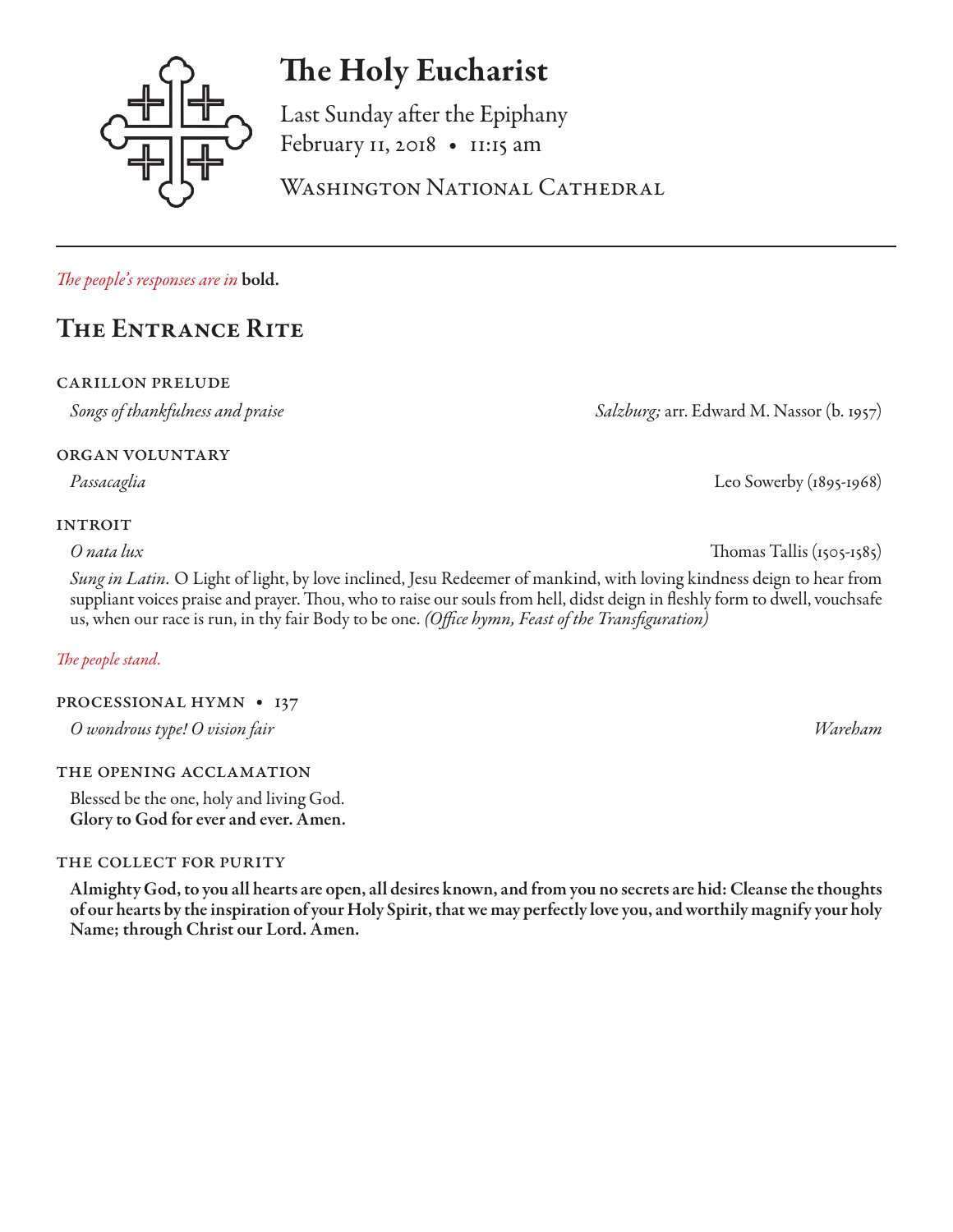gloria



# The Word of God

### the collect for the last sunday after the epiphany

The Lord be with you. And also with you. Let us pray.

O God, who before the passion of your only-begotten Son revealed his glory upon the holy mountain: Grant to us that we, beholding by faith the light of his countenance, may be strengthened to bear our cross, and be changed into his likeness from glory to glory; through Jesus Christ our Lord, who lives and reigns with you and the Holy Spirit, one God, for ever and ever. Amen.

### *The people are seated.*

### THE FIRST READING 2.1-12

When the Lord was about to take Elijah up to heaven by a whirlwind, Elijah and Elisha were on their way from Gilgal. Elijah said to Elisha, "Stay here; for the Lord has sent me as far as Bethel." But Elisha said, "As the Lord lives, and as you yourself live, I will not leave you." So they went down to Bethel. The company of prophets who were in Bethel came out to Elisha, and said to him, "Do you know that today the Lord will take your master away from you?" And he said, "Yes, I know; keep silent." Elijah said to him, "Elisha, stay here; for the Lord has sent me to Jericho." But he said, "As the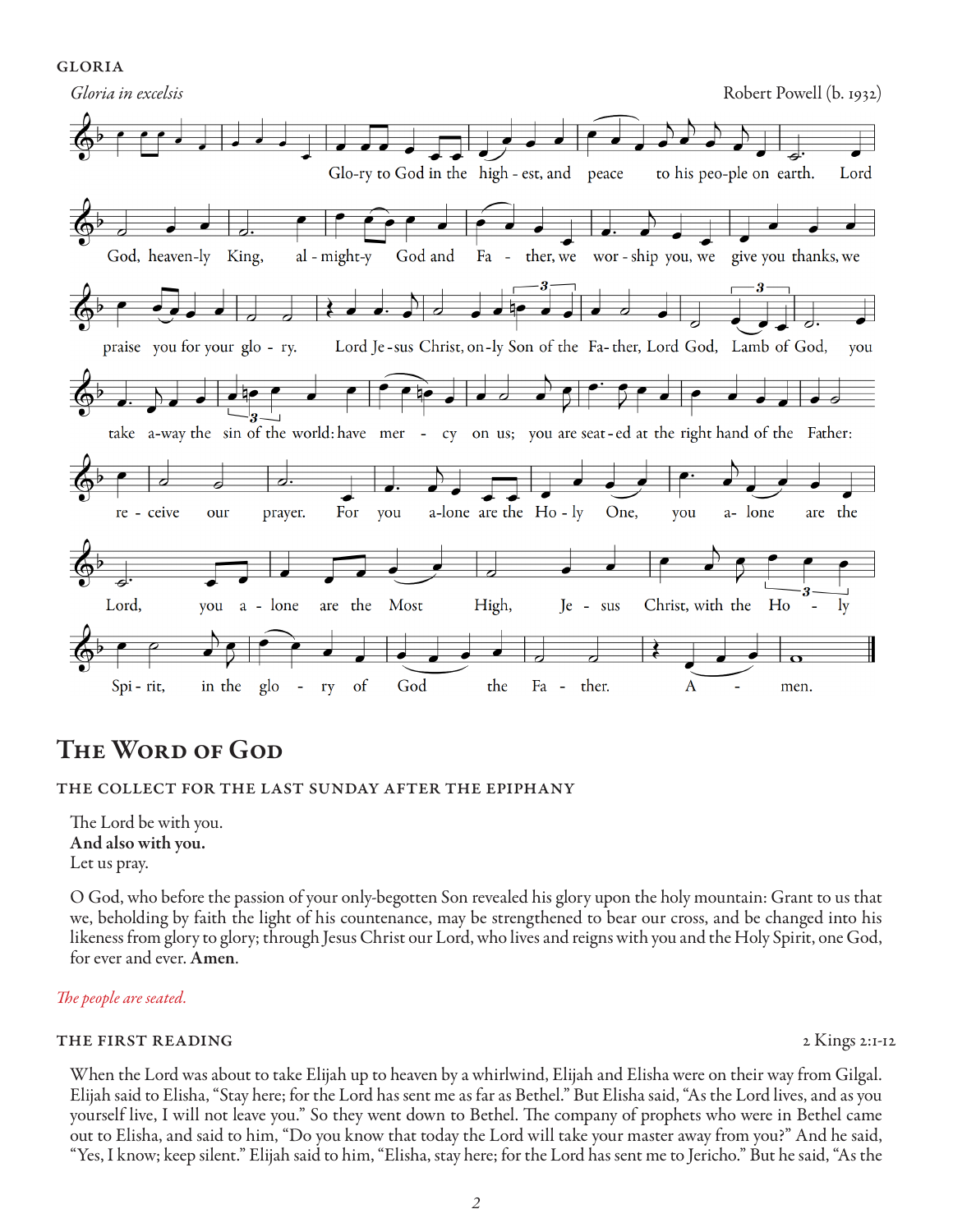Even if our gospel is veiled, it is veiled to those who are perishing. In their case the god of this world has blinded the minds of the unbelievers, to keep them from seeing the light of the gospel of the glory of Christ, who is the image of God. For we do not proclaim ourselves; we proclaim Jesus Christ as Lord and ourselves as your slaves for Jesus' sake. For it is the God who said, "Let light shine out of darkness," who has shone in our hearts to give the light of the knowledge

*3*

of the glory of God in the face of Jesus Christ.

The Word of the Lord. Thanks be to God.

*The people stand.*

Lord lives, and as you yourself live, I will not leave you." So they came to Jericho. The company of prophets who were at Jericho drew near to Elisha, and said to him, "Do you know that today the Lord will take your master away from you?" And he answered, "Yes, I know; be silent." Then Elijah said to him, "Stay here; for the Lord has sent me to the Jordan." But he said, "As the Lord lives, and as you yourself live, I will not leave you." So the two of them went on. Fifty men of the company of prophets also went, and stood at some distance from them, as they both were standing by the Jordan. Then Elijah took his mantle and rolled it up, and struck the water; the water was parted to the one side and to the other, until the two of them crossed on dry ground. When they had crossed, Elijah said to Elisha, "Tell me what I may do for you, before I am taken from you." Elisha said, "Please let me inherit a double share of your spirit." He responded, "You have asked a hard thing; yet, if you see me as I am being taken from you, it will be granted you; if not, it will not." As they continued walking and talking, a chariot of fire and horses of fire separated the two of them, and Elijah ascended in a whirlwind into heaven. Elisha kept watching and crying out, "Father, father! The chariots of Israel and its horsemen!" But when he could no longer see him, he grasped his own clothes and tore them in two pieces.

The Word of the Lord. Thanks be to God.

psalm 50:1-6

Chant: William Bayley (1810-1858)

*The choir introduces the antiphon and the people repeat.*



The Lord, the God of gods, has spoken;

- he has called the earth from the rising of the sun to
	- its setting.
- Out of Zion, perfect in its beauty,
- God reveals himself in glory. Our God will come and will not keep silence;

before him there is a consuming flame,

- and round about him a raging storm.
- He calls the heavens and the earth from above
- to witness the judgment of his people.
- "Gather before me my loyal followers, those who have made a covenant with me
	- and sealed it with sacrifice."
- Let the heavens declare the rightness of his cause; for God himself is judge.

*The people repeat the antiphon.*

# THE SECOND READING 2. Corinthians 4:3-6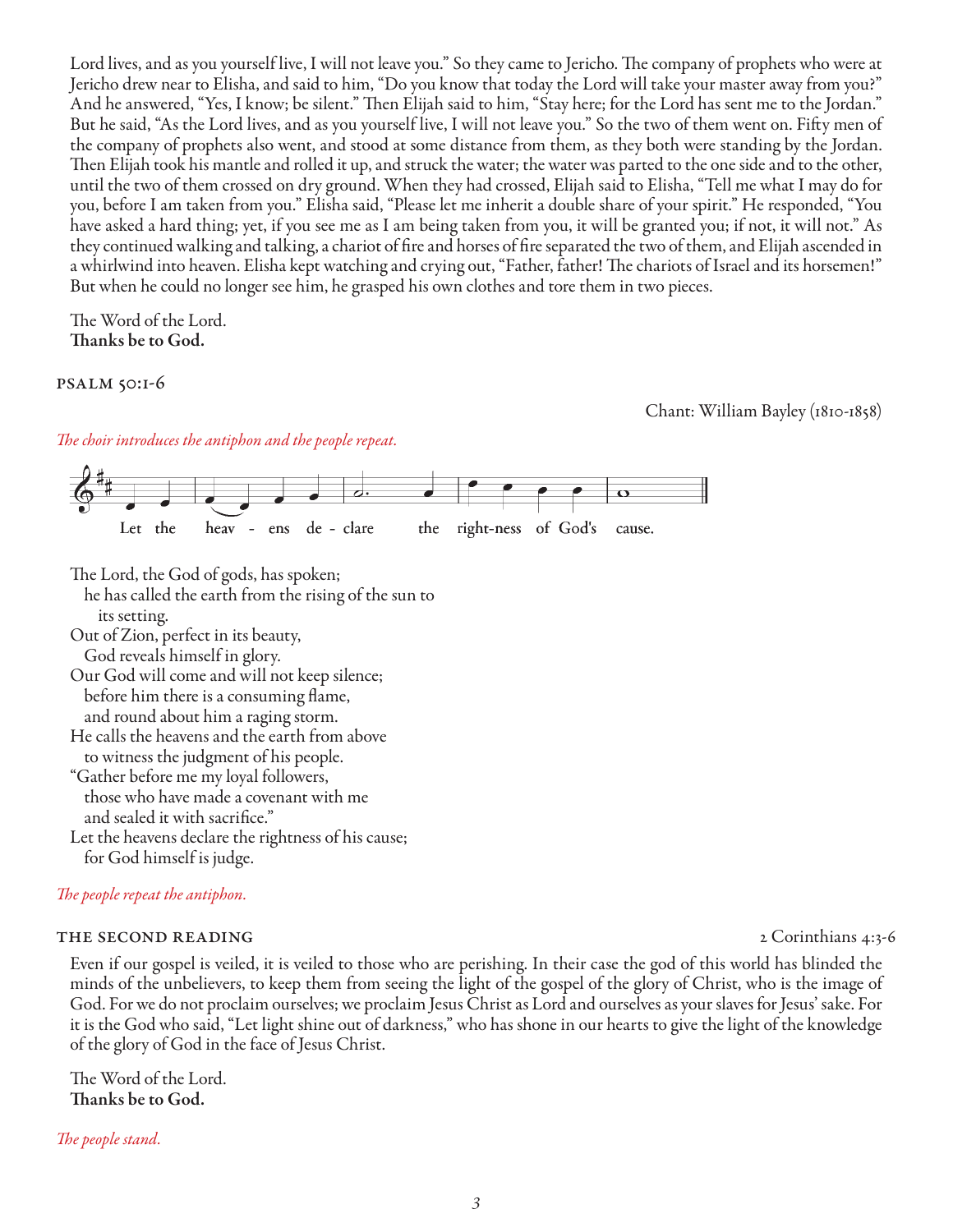#### hymn at the sequence • 129

*Christ upon the mountain peak Mowsley*

#### the holy gospel Mark 9:2-9

The Holy Gospel of our Lord Jesus Christ according to Mark. Glory to you, Lord Christ.

Six days later, Jesus took with him Peter and James and John, and led them up a high mountain apart, by themselves. And he was transfigured before them, and his clothes became dazzling white, such as no one on earth could bleach them. And there appeared to them Elijah with Moses, who were talking with Jesus. Then Peter said to Jesus, "Rabbi, it is good for us to be here; let us make three dwellings, one for you, one for Moses, and one for Elijah." He did not know what to say, for they were terrified. Then a cloud overshadowed them, and from the cloud there came a voice, "This is my Son, the Beloved; listen to him!" Suddenly when they looked around, they saw no one with them any more, but only Jesus. As they were coming down the mountain, he ordered them to tell no one about what they had seen, until after the Son of Man had risen from the dead.

The Gospel of the Lord. Praise to you, Lord Christ.

*The people are seated at the invitation of the preacher.*

#### *The people stand.*

#### the nicene creed

We believe in one God, the Father, the Almighty, maker of heaven and earth, of all that is, seen and unseen. We believe in one Lord, Jesus Christ, the only Son of God, eternally begotten of the Father, God from God, Light from Light, true God from true God, begotten, not made, of one Being with the Father. Through him all things were made. For us and for our salvation, he came down from heaven: by the power of the Holy Spirit he became incarnate from the Virgin Mary, and was made man. For our sake he was crucified under Pontius Pilate; he suffered death and was buried. On the third day he rose again in accordance with the Scriptures; he ascended into heaven and is seated at the right hand of the Father. He will come again in glory to judge the living and the dead, and his kingdom will have no end. We believe in the Holy Spirit, the Lord, the giver of life, who proceeds from the Father and the Son. With the Father and the Son he is worshiped and glorified. He has spoken through the Prophets. We believe in one holy catholic and apostolic Church. We acknowledge one baptism for the forgiveness of sins. We look for the resurrection of the dead, and the life of the world to come. Amen.

### the prayers of the people

#### *After each intercession,*

God of life and light, hear us, we pray.

*The presider prays the concluding collect, and the people respond,* Amen.

the sermon The Reverend Canon Jan Naylor Cope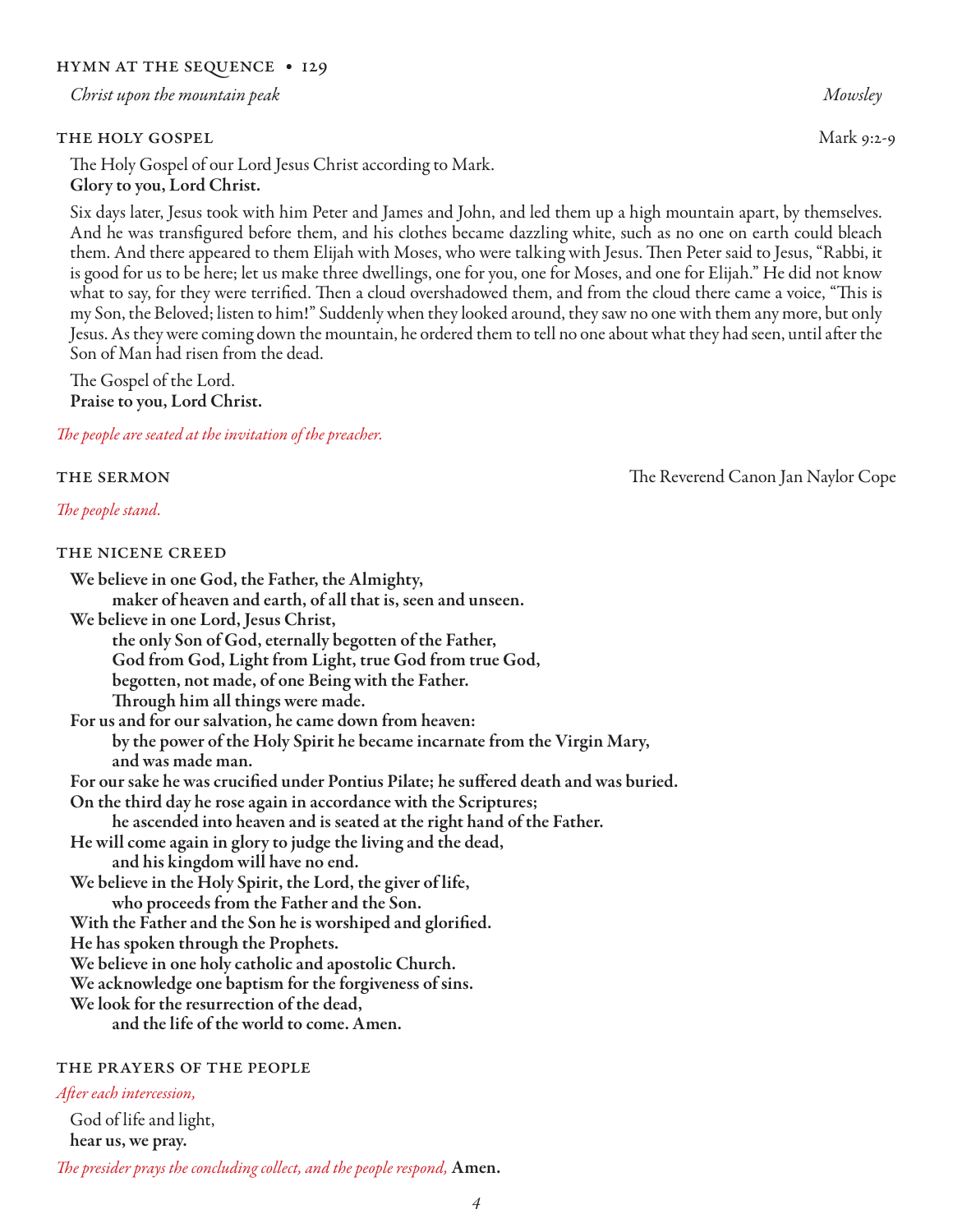# the confession *&* absolution

Most merciful God, we confess that we have sinned against you in thought, word, and deed, by what we have done, and by what we have left undone. We have not loved you with our whole heart; we have not loved our neighbors as ourselves. We are truly sorry and we humbly repent. For the sake of your Son Jesus Christ, have mercy on us and forgive us; that we may delight in your will, and walk in your ways, to the glory of your Name. Amen.

*The presider offers absolution and the people respond,* Amen.

#### the peace

The peace of the Lord be always with you. And also with you. *The people greet one another with a sign of God's peace and are seated.*

#### the offertory

*An offering is received to support the Cathedral's ministry of sharing God's love with the world. The altar is prepared for Holy Communion.*

#### anthem at the offertory

#### *Christ upon the mountain peak* Frank Boles (b. 1955)

Christ upon the mountain peak stands alone in glory blazing; let us, if we dare to speak, with saints and angels praise him. Alleluia! Trembling at his feet we saw Moses and Elijah speaking. All the prophets and the Law shout through them their joyful greeting. Alleluia! Swift the cloud of glory came. God proclaiming in its thunder Jesus as his Son by name! Nations cry aloud in wonder! Alleluia! This is God's beloved Son! Law and prophets fade before him; first and last and only One, let creation now adore him! Alleluia! *(Brian A. Wren, b. 1936)*

### *The people stand.*

#### hymn at the presentation



# The Holy Communion

### the great thanksgiving

The Lord be with you. And also with you. Lift up your hearts. We lift them to the Lord. Let us give thanks to the Lord our God. It is right to give our thanks and praise.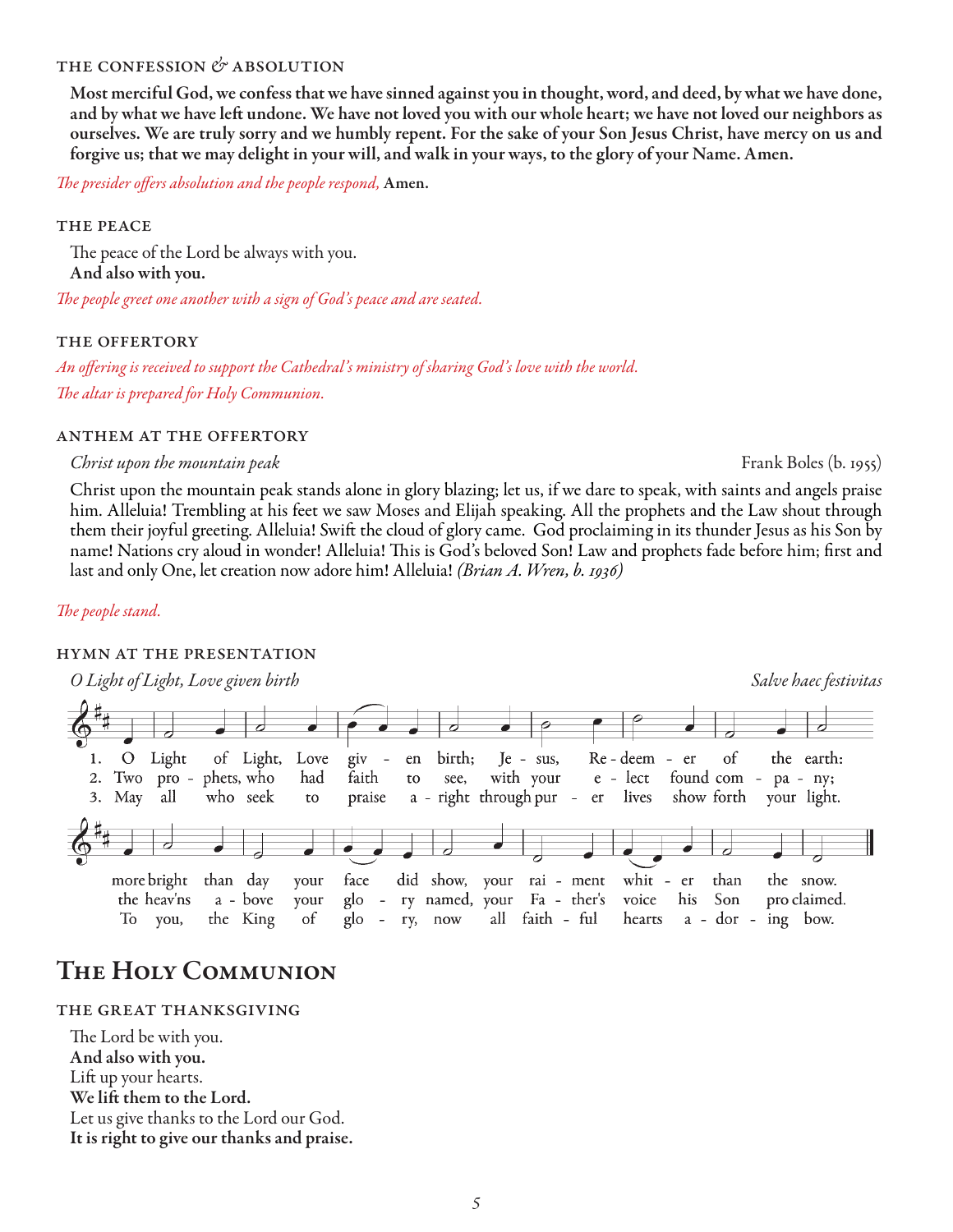*The presider offers our thanks to God for the grace and mercy made available in Christ, and in response the people sing:* 

# sanctus *&* benedictus

Grayson Warren Brown (b. 1948)



*The presider gives thanks to God for the reconciling work of Christ's passion and resurrection and prays over the bread and wine.*

And so, remembering all that was done for us: the cross, the tomb, the resurrection and ascension, longing for Christ's coming in glory, and presenting to you these gifts your earth has formed and human hands have made, we acclaim you, O Christ:

Dying, you destroyed our death. Rising, you restored our life. Christ Jesus, come in glory!

Send your Holy Spirit upon us and upon these gifts of bread and wine that they may be to us the Body and Blood of your Christ. Grant that we, burning with your Spirit's power, may be a people of hope, justice and love. Giver of Life, draw us together in the Body of Christ, and in the fullness of time gather us with blessed Peter and Paul, our patrons, and all your people into the joy of our true eternal home.

Through Christ and with Christ and in Christ, by the inspiration of your Holy Spirit, we worship you our God and Creator in voices of unending praise.

## Blessed are you now and for ever. AMEN.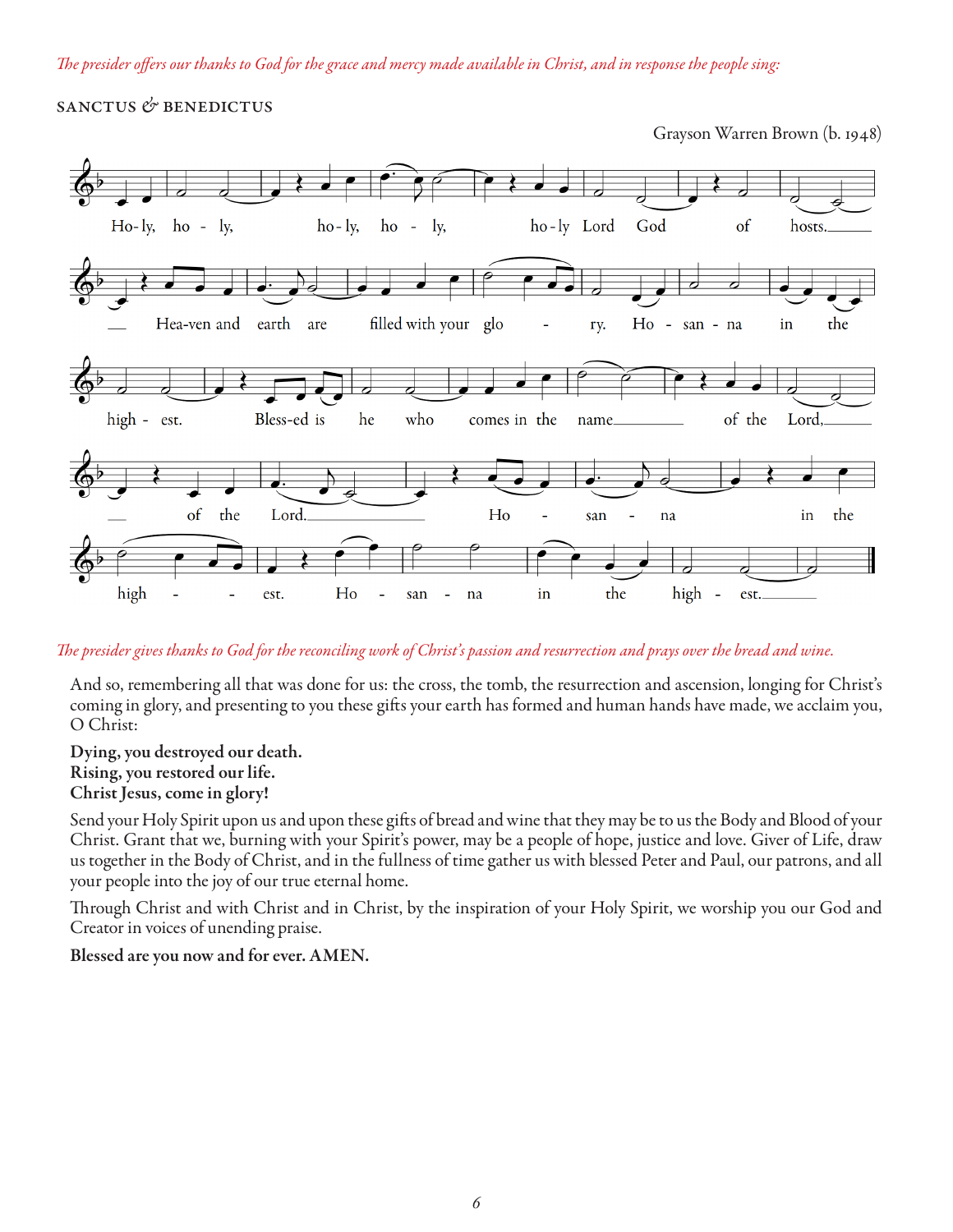#### the lord's prayer

Notre Père…, Padre nuestro…, Vater unser…,

Our Father, who art in heaven, hallowed be thy Name, thy kingdom come, thy will be done, on earth as it is in heaven. Give us this day our daily bread. And forgive us our trespasses, as we forgive those who trespass against us. And lead us not into temptation, but deliver us from evil. For thine is the kingdom, and the power, and the glory, for ever and ever. Amen.

# the breaking of the bread *&* the fraction anthem

*Taste and see* James Moore (b. 1951) Taste and see, taste and see the good  $\sim$ ness of the Lord.  $\Omega$ Lord, and see, and see the good - ness - of the of the Lord. taste taste

*The people are seated.*

### the invitation to holy communion

*All who seek God and a deeper life in Christ are welcome to receive Holy Communion. Please receive the bread in open and outstretched hands and sip the wine from the chalice, guiding it gently to your lips; or you may dip the wafer into the wine. Gluten-free wafers are available; please make your need known to the minister. Respond to receiving Communion by saying "Amen." If you prefer to receive a blessing instead, please indicate your choice by crossing your hands across your chest.* 

*During the administration of Holy Communion the laying on of hands and prayers for healing is offered in St. John's Chapel. Please enter the chapel by the ramp to the right of the pulpit.*

### anthem during the communion

#### *Let the heaven light shine on me* arr. Moses Hogan (1957-2003)

Let the light from heaven shine on me. Let the heaven light shine on me, for low is the way to the upper bright world. Let the heaven light shine on me. *(Traditional spiritual)*

### *The people stand.*

### the postcommunion prayer

Almighty and everliving God, we thank you for feeding us with the spiritual food of the most precious Body and Blood of your Son our Savior Jesus Christ; and for assuring us in these holy mysteries that we are living members of the Body of your Son, and heirs of your eternal kingdom. And now, Father, send us out to do the work you have given us to do, to love and serve you as faithful witnesses of Christ our Lord. To him, to you, and to the Holy Spirit, be honor and glory, now and for ever. Amen.